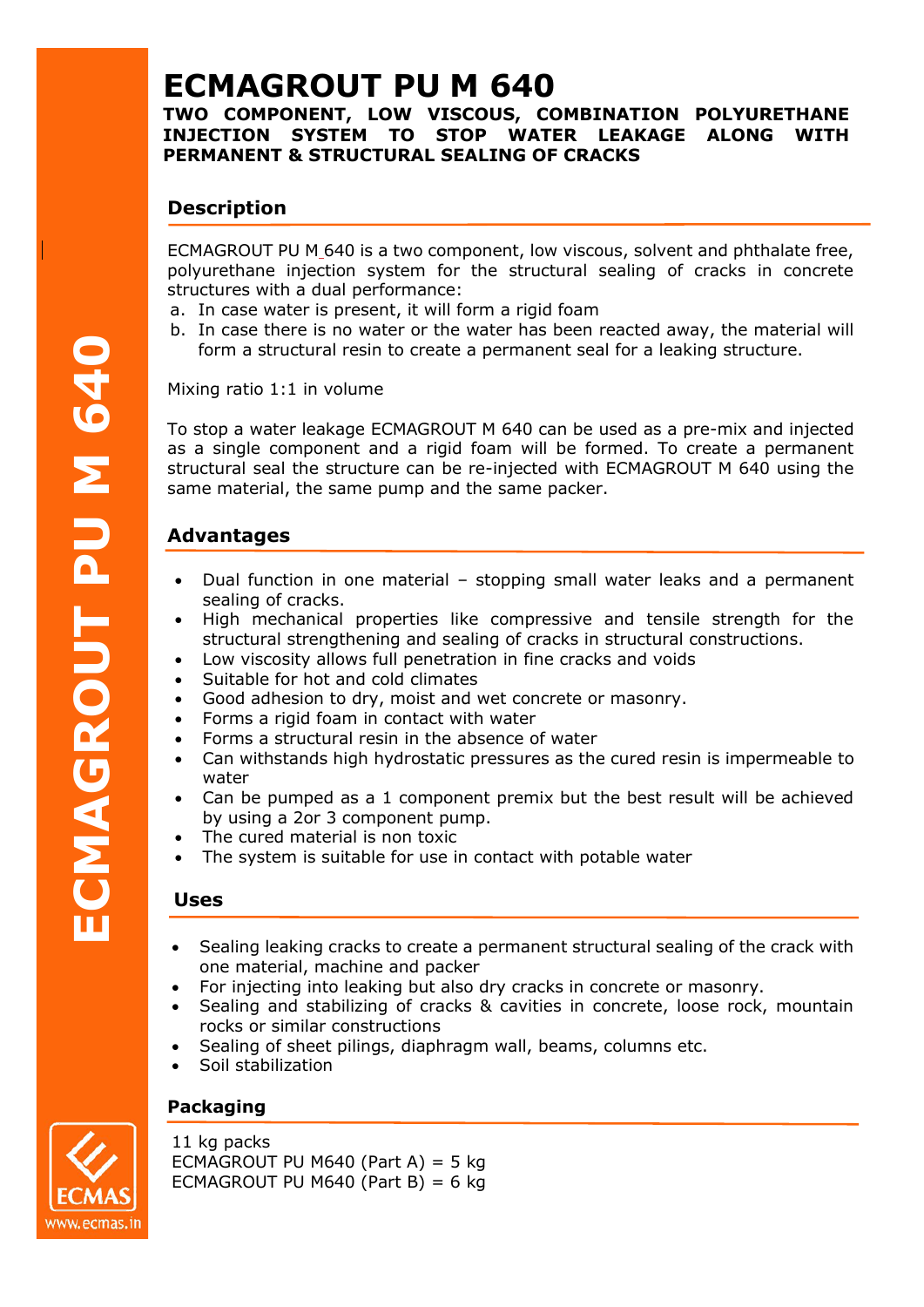## **Technical Specification at 25**°**C and 50% R.H**

| <b>Property</b>                   | <b>Typical Results</b>                     |
|-----------------------------------|--------------------------------------------|
| Mixing ratio p.b.v.               | 1:1                                        |
| Mixing ratio p.b.w.               | 100:118                                    |
| Viscosity of the Mix mPa.s        | 100-120                                    |
| Gel time without water contact    | 30-40 minutes                              |
| Cream time with water contact     | 80-100 seconds                             |
| Gel time with water contact       | 300-400 seconds                            |
| Free foam expansion               | 500-1000%                                  |
| Shore D hardness                  | 75-85                                      |
| Compressive strength              | 65-75 MPa                                  |
| Tensile strength                  | 45-55 MPa                                  |
| Elongation at Break               | $4 - 6$ %                                  |
| Adhesion by Tensile Bond strength | >3 MPa                                     |
| Adhesion by Slant Shear Strength  | Monolithic failure                         |
| Intended use                      | Permanent and Structural sealing of cracks |
| Min. width of the crack in mm     | 0.1                                        |
| Moisture state of the crack       | Dry, wet, moist cracks                     |
| Min and max use temperature       | $5^{\circ}$ C – 45 $^{\circ}$ C            |
| Corrosion behavior                | Deemed to have no corrosive effect         |

## **Installation Guidelines**

- ECMAGROUT PU M 640 should be applied by experienced grouting crews.
- ECMAS provides detailed method of statements on all its products for use in various applications and must be referred to prior to starting the work.
- The information below is a summary intended for guidance only.
- Detailed information and guidance of pump and packer selection for specific requirements are available from ECMAS.
- ECMAGROUT PU M 640 is carried out through packers installed in holes drilled into the concrete. The holes should be drilled at 45 degree to the concrete surface and intercept at the mid-point of the estimated crack depth. **PUFPURE**<br> **PUFPURE**<br> **PUFPURE** 
	- Large cracks should be sealed with the fast setting ECMAREP 504 prior to injection. Allow ECMAREP 504 to harden completely before injecting ECMAGROUT PU M 640
	- Prior to injection the crack could be flushed with water to remove salt, dust etc. from the crack.

## **Mixing**

- Due to the long pot life for the ECMAGROUT PU M 640 it can be pumped as a single component pre-mix. In case a 2 or 3 component machines is used the ratio is according to the packaging size (1:1 in volume)
- Pour the content of the Part A into a CLEAN, DRY plastic bucket.
- Add the required amount of Part B
- Mix thoroughly manually or with a slow speed mixer (stirrer fixed to a drilling machine) for about half a minute until the mix is homogeneous.

## **Injection Process**

- Polyurethanes are water sensitive and to avoid pump and hose blockages they should be flushed with a suitable cleaning agent like ECMACLEAN prior to using the polyurethanes
- ECMAGROUT PU M 640 is then injected into the holes with a high-pressure pump having a covered reservoir to avoid moisture coming into the pre-mix and capable of reaching pressures up to 200 bar. This forces the ECMAGROUT PU M 640 deep into the structure and allows penetration into the smallest cracks.